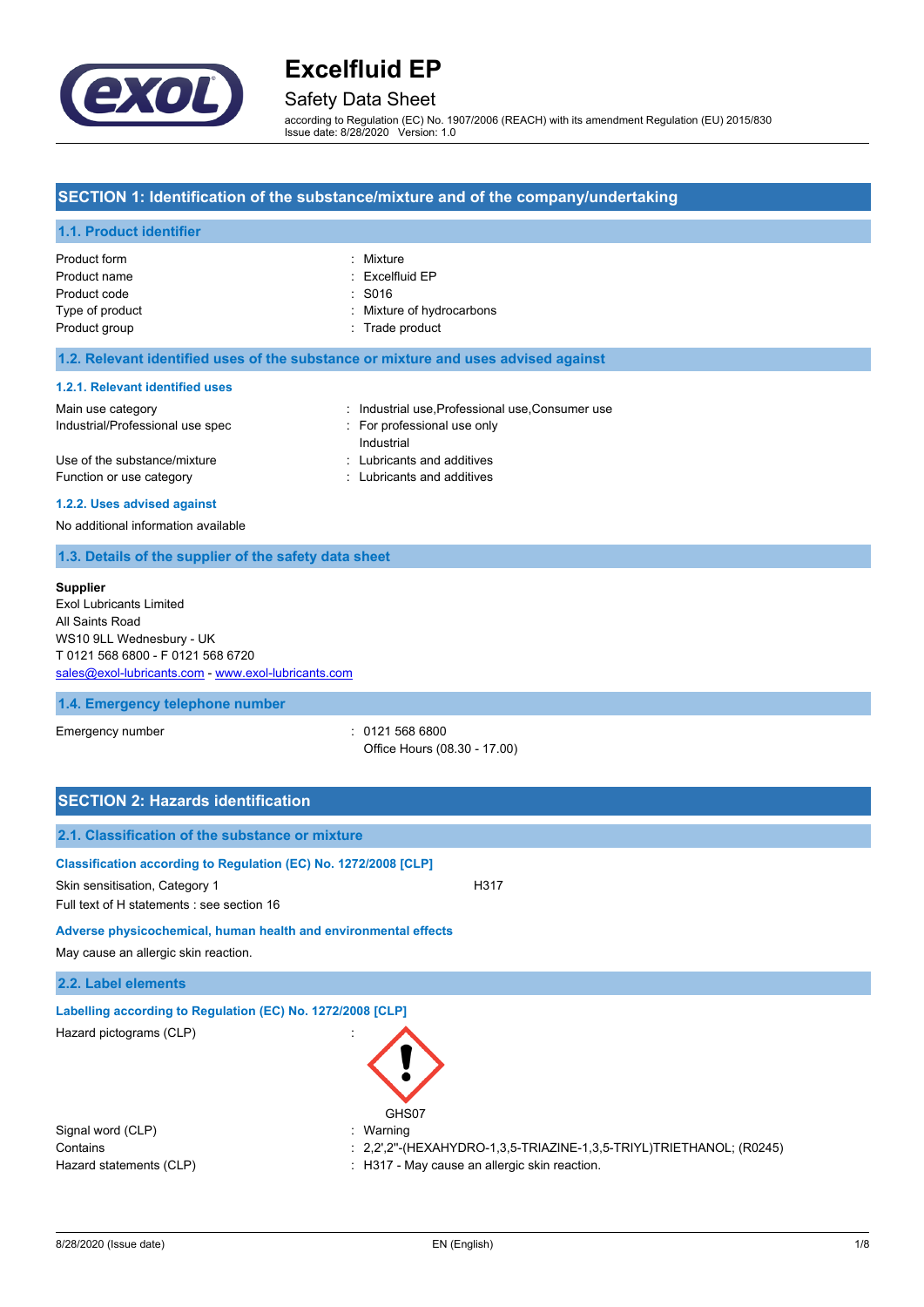# Safety Data Sheet

according to Regulation (EC) No. 1907/2006 (REACH) with its amendment Regulation (EU) 2015/830

|  | Precautionary statements (CLP) | : P261 - Avoid breathing dust/fume/gas/mist/vapours/spray.<br>P280 - Wear protective gloves/protective clothing/eye protection/face protection/hearing<br>protection.<br>P302+P352 - IF ON SKIN: Wash with plenty of water.<br>P321 - Specific treatment (see supplemental first aid instruction on this label).<br>P333+P313 - If skin irritation or rash occurs: Get medical advice/attention. |
|--|--------------------------------|--------------------------------------------------------------------------------------------------------------------------------------------------------------------------------------------------------------------------------------------------------------------------------------------------------------------------------------------------------------------------------------------------|
|--|--------------------------------|--------------------------------------------------------------------------------------------------------------------------------------------------------------------------------------------------------------------------------------------------------------------------------------------------------------------------------------------------------------------------------------------------|

#### **2.3. Other hazards**

No additional information available

### **SECTION 3: Composition/information on ingredients**

### **3.1. Substances**

#### Not applicable

#### **3.2. Mixtures**

| <b>Name</b>                                                                       | <b>Product identifier</b>                                                | $\frac{9}{6}$     | <b>Classification according to</b><br><b>Regulation (EC) No.</b><br>1272/2008 [CLP]          |
|-----------------------------------------------------------------------------------|--------------------------------------------------------------------------|-------------------|----------------------------------------------------------------------------------------------|
| Poly(oxy-1,2-ethanediyl), alpha.-tridecyl-omega.-<br>hydroxy-, phosphate; (R0058) | (CAS-No.) 9046-01-9<br>(REACH-no) EXEMPT FROM REACH<br>- POLYMER         | $\ge 5 - 5.5$     | <b>Skin Irrit. 2. H315</b><br>Eye Dam. 1, H318                                               |
| 2,2',2"-(HEXAHYDRO-1,3,5-TRIAZINE-1,3,5-<br>TRIYL)TRIETHANOL; (R0245)             | (CAS-No.) 4719-04-4<br>(EC-No.) 225-208-0<br>(EC Index-No.) 613-114-00-6 | $\geq 0.25 - 5.1$ | Acute Tox. 4 (Oral), H302<br>Skin Sens. 1, H317                                              |
| 3-iodo-2-propynyl butylcarbamate; (R0047)                                         | (CAS-No.) 55406-53-6<br>(EC-No.) 259-627-5                               | $\geq$ 0.25 – < 1 | Acute Tox. 4 (Oral), H302<br>Eye Dam. 1, H318<br>Skin Sens. 1, H317<br>Aquatic Acute 1, H400 |

| <b>Specific concentration limits:</b>                                 |                                                                          |                                      |
|-----------------------------------------------------------------------|--------------------------------------------------------------------------|--------------------------------------|
| <b>Name</b>                                                           | <b>Product identifier</b>                                                | <b>Specific concentration limits</b> |
| 2.2".2"-(HEXAHYDRO-1.3.5-TRIAZINE-1.3.5-<br>TRIYL)TRIETHANOL; (R0245) | (CAS-No.) 4719-04-4<br>(EC-No.) 225-208-0<br>(EC Index-No.) 613-114-00-6 | $(0.1 ≤ C < 100)$ Skin Sens. 1, H317 |

### Full text of H-statements: see section 16

## **SECTION 4: First aid measures**

| : Remove person to fresh air and keep comfortable for breathing.<br>First-aid measures after inhalation<br>: Wash skin with plenty of water. Take off contaminated clothing. If skin irritation or rash<br>First-aid measures after skin contact | 4.1. Description of first aid measures |                                       |
|--------------------------------------------------------------------------------------------------------------------------------------------------------------------------------------------------------------------------------------------------|----------------------------------------|---------------------------------------|
|                                                                                                                                                                                                                                                  |                                        | occurs: Get medical advice/attention. |
| : Rinse eyes with water as a precaution.<br>First-aid measures after eye contact                                                                                                                                                                 |                                        |                                       |
| : Call a poison center or a doctor if you feel unwell.<br>First-aid measures after ingestion                                                                                                                                                     |                                        |                                       |
| 4.2. Most important symptoms and effects, both acute and delayed                                                                                                                                                                                 |                                        |                                       |
| : May cause an allergic skin reaction.<br>Symptoms/effects after skin contact                                                                                                                                                                    |                                        |                                       |

## **4.3. Indication of any immediate medical attention and special treatment needed**

Treat symptomatically.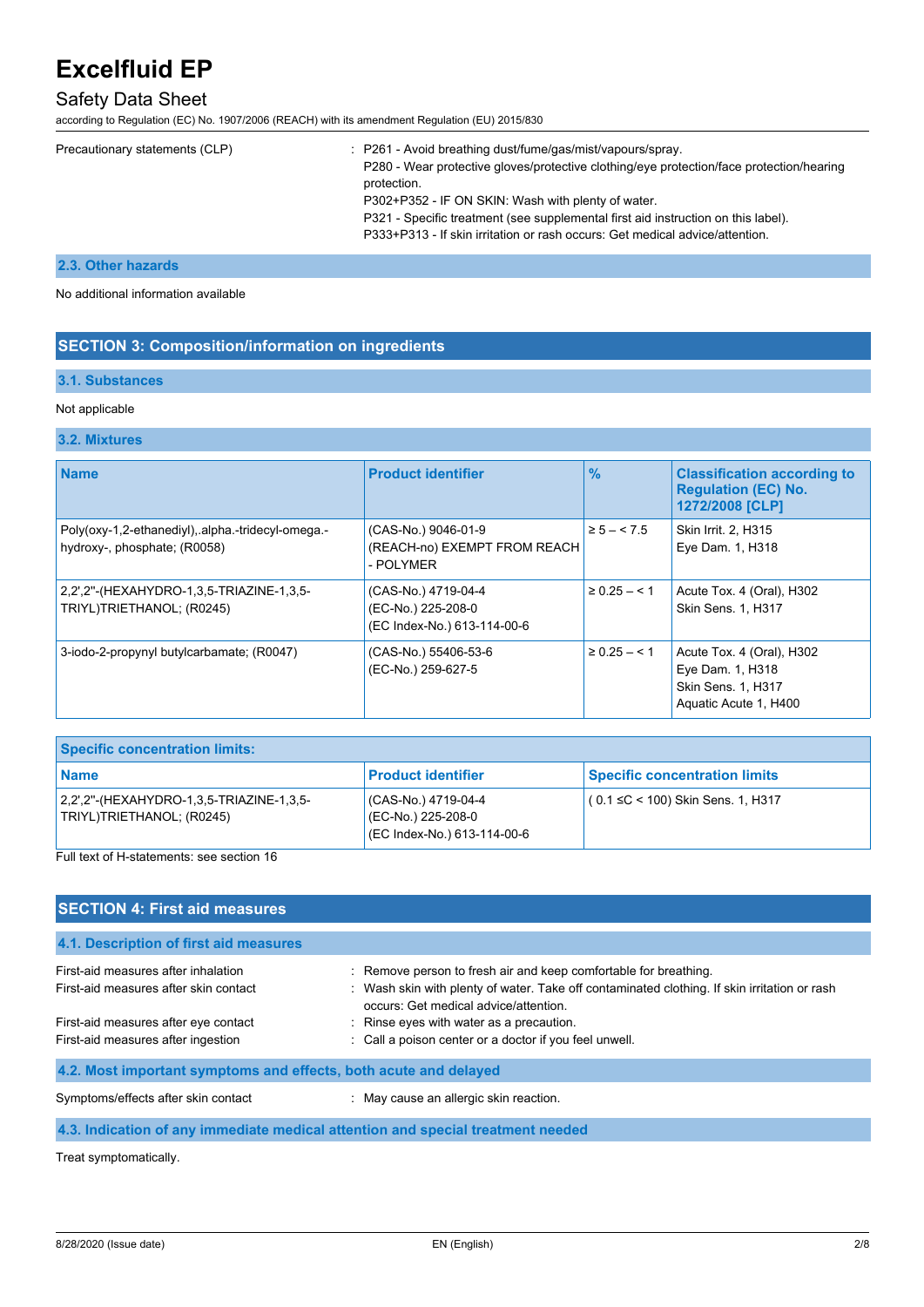# Safety Data Sheet

according to Regulation (EC) No. 1907/2006 (REACH) with its amendment Regulation (EU) 2015/830

| <b>SECTION 5: Firefighting measures</b>                    |                                                                                                                                             |
|------------------------------------------------------------|---------------------------------------------------------------------------------------------------------------------------------------------|
| 5.1. Extinguishing media                                   |                                                                                                                                             |
| Suitable extinguishing media                               | : Water spray. Dry powder. Foam. Carbon dioxide.                                                                                            |
| 5.2. Special hazards arising from the substance or mixture |                                                                                                                                             |
| Hazardous decomposition products in case of fire           | : Toxic fumes may be released.                                                                                                              |
| 5.3. Advice for firefighters                               |                                                                                                                                             |
| Protection during firefighting                             | : Do not attempt to take action without suitable protective equipment. Self-contained<br>breathing apparatus. Complete protective clothing. |

| <b>SECTION 6: Accidental release measures</b>                            |                                                                                                                                                                |  |  |
|--------------------------------------------------------------------------|----------------------------------------------------------------------------------------------------------------------------------------------------------------|--|--|
| 6.1. Personal precautions, protective equipment and emergency procedures |                                                                                                                                                                |  |  |
| 6.1.1. For non-emergency personnel                                       |                                                                                                                                                                |  |  |
| Emergency procedures                                                     | : Ventilate spillage area. Avoid contact with skin and eyes. Avoid breathing<br>dust/fume/gas/mist/vapours/spray.                                              |  |  |
| 6.1.2. For emergency responders                                          |                                                                                                                                                                |  |  |
| Protective equipment                                                     | : Do not attempt to take action without suitable protective equipment. For further information<br>refer to section 8: "Exposure controls/personal protection". |  |  |
| <b>6.2. Environmental precautions</b>                                    |                                                                                                                                                                |  |  |
| Avoid release to the environment.                                        |                                                                                                                                                                |  |  |
| 6.3. Methods and material for containment and cleaning up                |                                                                                                                                                                |  |  |
| Methods for cleaning up<br>Other information                             | : Take up liquid spill into absorbent material.<br>Dispose of materials or solid residues at an authorized site.                                               |  |  |

**6.4. Reference to other sections**

For further information refer to section 13.

| <b>SECTION 7: Handling and storage</b>                            |                                                                                                                                                                                                                           |
|-------------------------------------------------------------------|---------------------------------------------------------------------------------------------------------------------------------------------------------------------------------------------------------------------------|
| 7.1. Precautions for safe handling                                |                                                                                                                                                                                                                           |
| Precautions for safe handling                                     | : Ensure good ventilation of the work station. Avoid contact with skin and eyes. Avoid<br>breathing dust/fume/gas/mist/vapours/spray. Wear personal protective equipment.                                                 |
| Hygiene measures                                                  | : Contaminated work clothing should not be allowed out of the workplace. Wash<br>contaminated clothing before reuse. Do not eat, drink or smoke when using this product.<br>Always wash hands after handling the product. |
| 7.2. Conditions for safe storage, including any incompatibilities |                                                                                                                                                                                                                           |
| Storage conditions                                                | : Store in a well-ventilated place. Keep cool.                                                                                                                                                                            |

**7.3. Specific end use(s)**

No additional information available

# **SECTION 8: Exposure controls/personal protection**

**8.1. Control parameters**

**8.1.1 National occupational exposure and biological limit values**

No additional information available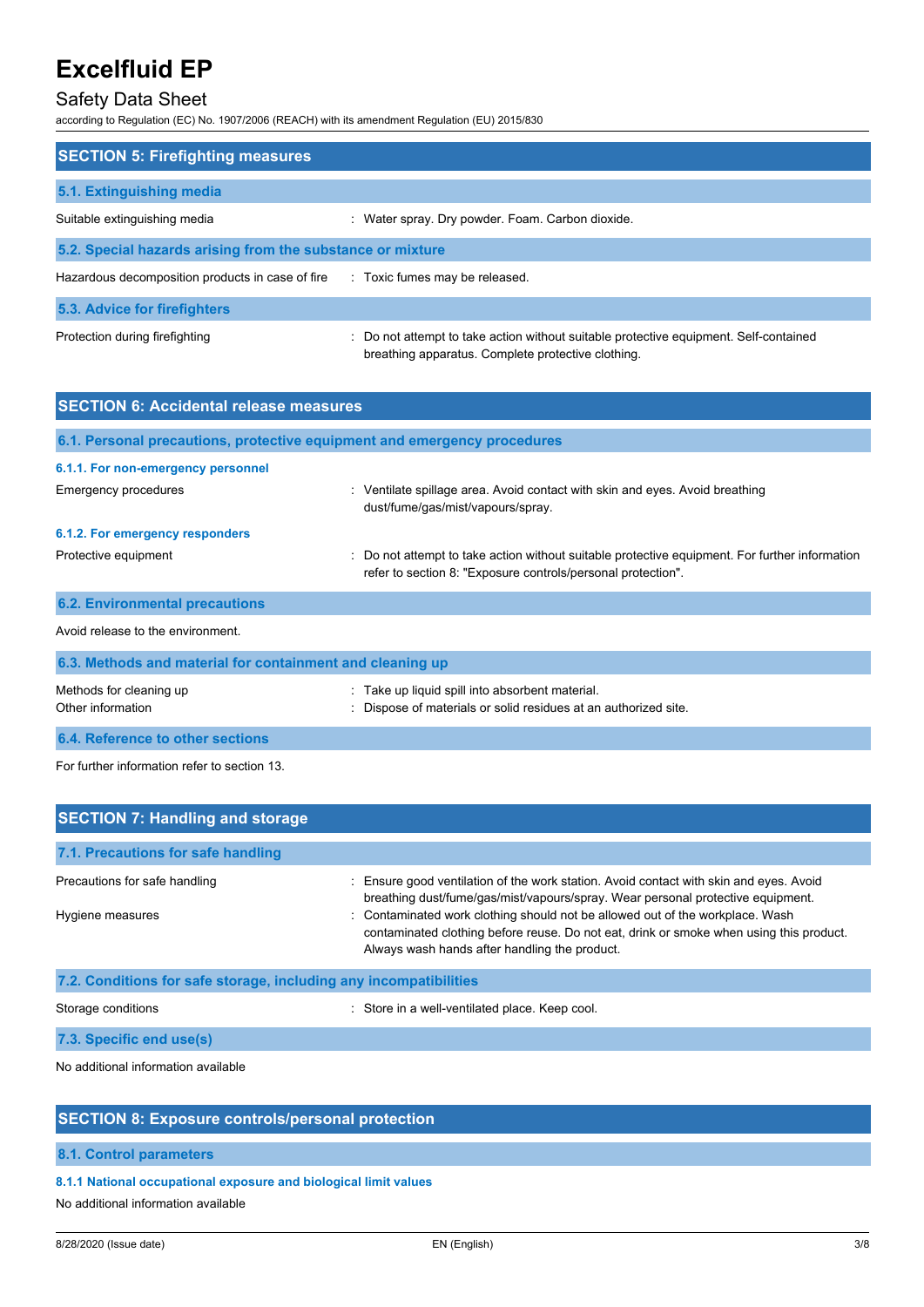## Safety Data Sheet

according to Regulation (EC) No. 1907/2006 (REACH) with its amendment Regulation (EU) 2015/830

#### **8.1.2. Recommended monitoring procedures**

No additional information available

#### **8.1.3. Air contaminants formed**

No additional information available

### **8.1.4. DNEL and PNEC**

No additional information available

#### **8.1.5. Control banding**

No additional information available

#### **8.2. Exposure controls**

#### **8.2.1. Appropriate engineering controls**

### **Appropriate engineering controls:**

Ensure good ventilation of the work station.

#### **8.2.2. Personal protection equipment**

**Personal protective equipment symbol(s):**



#### **8.2.2.1. Eye and face protection**

| Eye protection: |  |
|-----------------|--|
| Safety glasses  |  |

### **8.2.2.2. Skin protection**

**Skin and body protection:**

Wear suitable protective clothing

## **Hand protection:**

Protective gloves

#### **8.2.2.3. Respiratory protection**

#### **Respiratory protection:**

In case of insufficient ventilation, wear suitable respiratory equipment

#### **8.2.2.4. Thermal hazards**

No additional information available

#### **8.2.3. Environmental exposure controls**

#### **Environmental exposure controls:**

Avoid release to the environment.

| <b>SECTION 9: Physical and chemical properties</b> |                                                            |  |
|----------------------------------------------------|------------------------------------------------------------|--|
|                                                    | 9.1. Information on basic physical and chemical properties |  |
| Physical state                                     | : Liguid                                                   |  |
| Colour                                             | $\therefore$ Blue.                                         |  |
| Odour                                              | : Ammoniacal.                                              |  |
| Odour threshold                                    | : No data available                                        |  |
| рH                                                 | $\therefore$ > 9                                           |  |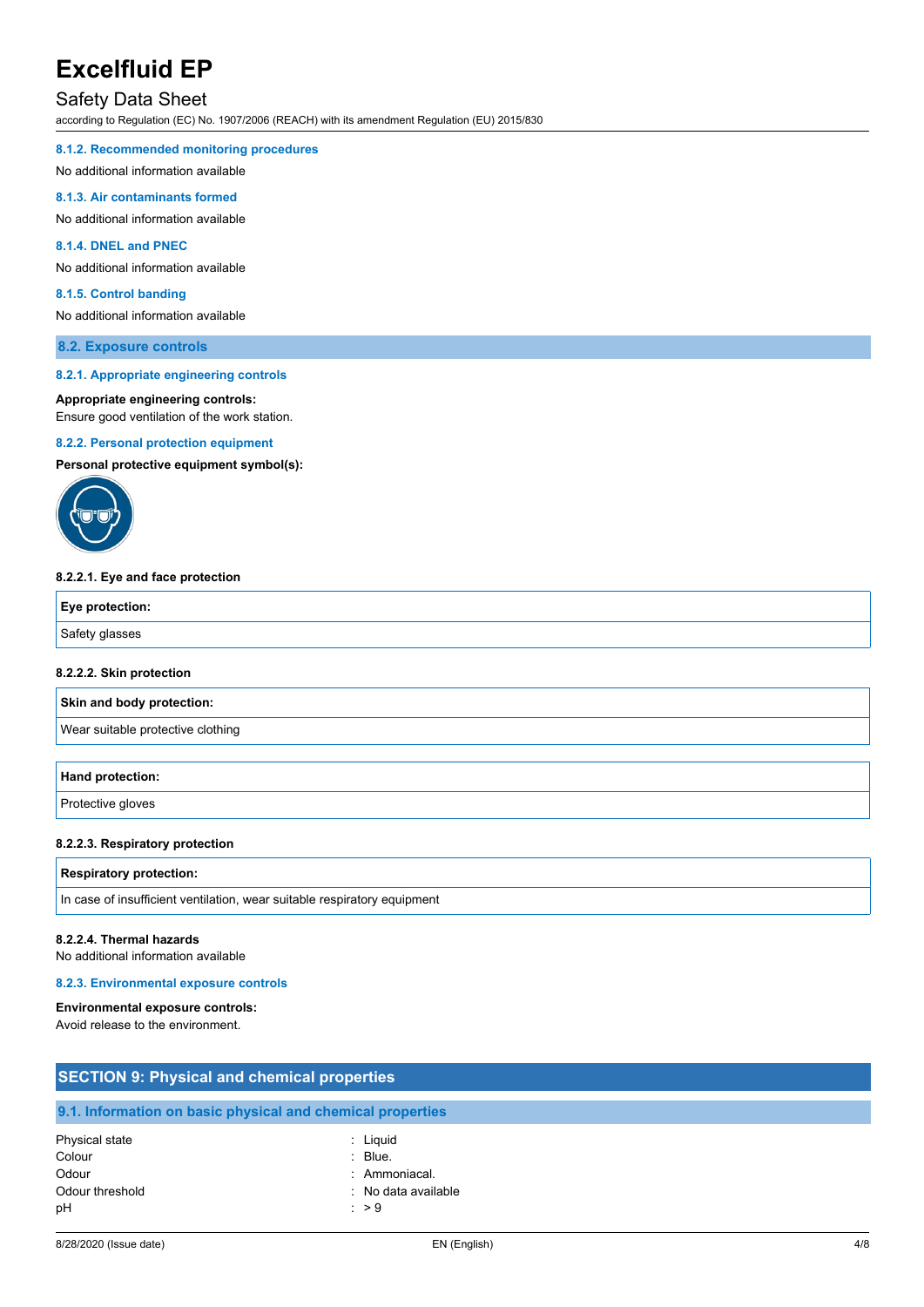# Safety Data Sheet

according to Regulation (EC) No. 1907/2006 (REACH) with its amendment Regulation (EU) 2015/830

| Relative evaporation rate (butylacetate=1)      | No data available |
|-------------------------------------------------|-------------------|
| Melting point                                   | Not applicable    |
| Freezing point                                  | No data available |
| Boiling point                                   | No data available |
| Flash point                                     | > 200 °C          |
| Auto-ignition temperature                       | No data available |
| Decomposition temperature                       | No data available |
| Flammability (solid, gas)                       | Not applicable    |
| Vapour pressure                                 | No data available |
| Relative vapour density at 20 °C                | No data available |
| Relative density                                | 0.99 typ          |
| Solubility                                      | Soluble in water. |
| Partition coefficient n-octanol/water (Log Pow) | No data available |
| Viscosity, kinematic                            | No data available |
| Viscosity, dynamic                              | No data available |
| Explosive properties                            | No data available |
| Oxidising properties                            | No data available |
| <b>Explosive limits</b>                         | No data available |
|                                                 |                   |

### **9.2. Other information**

No additional information available

## **SECTION 10: Stability and reactivity**

### **10.1. Reactivity**

The product is non-reactive under normal conditions of use, storage and transport.

#### **10.2. Chemical stability**

Stable under normal conditions.

**10.3. Possibility of hazardous reactions**

No dangerous reactions known under normal conditions of use.

**10.4. Conditions to avoid**

None under recommended storage and handling conditions (see section 7).

**10.5. Incompatible materials**

No additional information available

**10.6. Hazardous decomposition products**

Under normal conditions of storage and use, hazardous decomposition products should not be produced.

| <b>SECTION 11: Toxicological information</b> |                                        |  |
|----------------------------------------------|----------------------------------------|--|
| 11.1 Information on toxicological effects    |                                        |  |
| Acute toxicity (oral)                        | : Not classified                       |  |
| Acute toxicity (dermal)                      | : Not classified                       |  |
| Acute toxicity (inhalation)                  | : Not classified                       |  |
| Skin corrosion/irritation                    | Not classified<br>٠.<br>$pH:$ > 9      |  |
| Serious eye damage/irritation                | : Not classified<br>$pH:$ > 9          |  |
| Respiratory or skin sensitisation            | : May cause an allergic skin reaction. |  |
| Germ cell mutagenicity                       | : Not classified                       |  |
| Carcinogenicity                              | Not classified<br>$\bullet$            |  |
|                                              |                                        |  |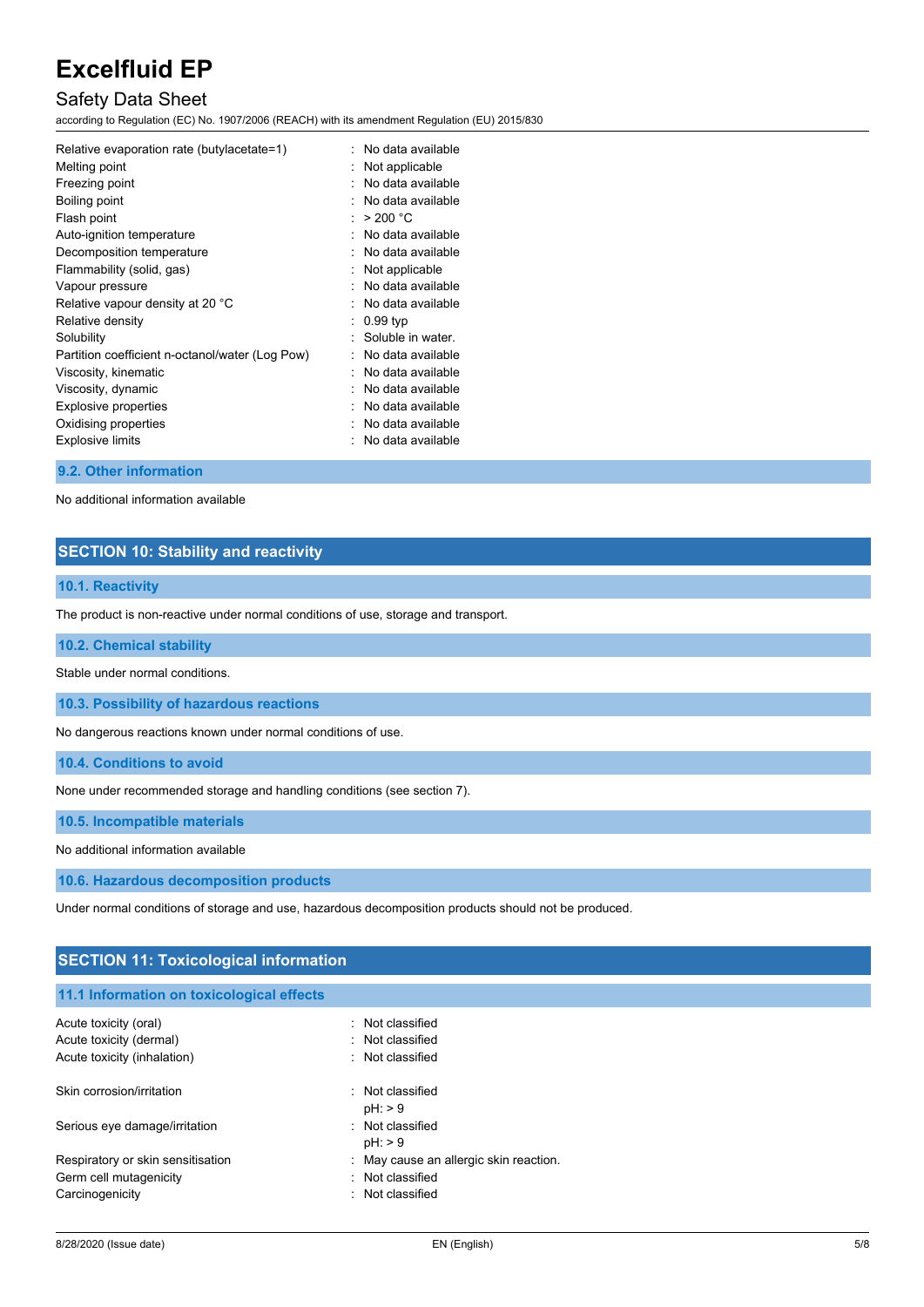# Safety Data Sheet

according to Regulation (EC) No. 1907/2006 (REACH) with its amendment Regulation (EU) 2015/830

| Reproductive toxicity  | Not classified   |
|------------------------|------------------|
| STOT-single exposure   | · Not classified |
| STOT-repeated exposure | Not classified   |
| Aspiration hazard      | · Not classified |

| <b>SECTION 12: Ecological information</b>                                              |                                                                                                                          |
|----------------------------------------------------------------------------------------|--------------------------------------------------------------------------------------------------------------------------|
| 12.1. Toxicity                                                                         |                                                                                                                          |
| Ecology - general                                                                      | The product is not considered harmful to aquatic organisms nor to cause long-term adverse<br>effects in the environment. |
| Hazardous to the aquatic environment, short-term<br>(acute)                            | Not classified                                                                                                           |
| Hazardous to the aquatic environment, long-term<br>(chronic)<br>Not rapidly degradable | : Not classified                                                                                                         |
| 12.2. Persistence and degradability                                                    |                                                                                                                          |
| No additional information available                                                    |                                                                                                                          |
| 12.3. Bioaccumulative potential                                                        |                                                                                                                          |
| No additional information available                                                    |                                                                                                                          |
| 12.4. Mobility in soil                                                                 |                                                                                                                          |
| No additional information available                                                    |                                                                                                                          |
| 12.5. Results of PBT and vPvB assessment                                               |                                                                                                                          |
| No additional information available                                                    |                                                                                                                          |
| 12.6. Other adverse effects                                                            |                                                                                                                          |
| No additional information available                                                    |                                                                                                                          |

| <b>SECTION 13: Disposal considerations</b> |                                                                                               |
|--------------------------------------------|-----------------------------------------------------------------------------------------------|
| 13.1. Waste treatment methods              |                                                                                               |
| Waste treatment methods                    | : Dispose of contents/container in accordance with licensed collector's sorting instructions. |

# **SECTION 14: Transport information**

In accordance with ADR / IMDG / IATA / ADN / RID

| <b>ADR</b>                       | <b>IMDG</b>    | <b>IATA</b>    | <b>ADN</b>     | <b>RID</b>     |
|----------------------------------|----------------|----------------|----------------|----------------|
| 14.1. UN number                  |                |                |                |                |
| $UN -$                           | Not applicable | Not applicable | Not applicable | Not applicable |
| 14.2. UN proper shipping name    |                |                |                |                |
| Not applicable                   | Not applicable | Not applicable | Not applicable | Not applicable |
| 14.3. Transport hazard class(es) |                |                |                |                |
| Not applicable                   | Not applicable | Not applicable | Not applicable | Not applicable |
| 14.4. Packing group              |                |                |                |                |
| Not applicable                   | Not applicable | Not applicable | Not applicable | Not applicable |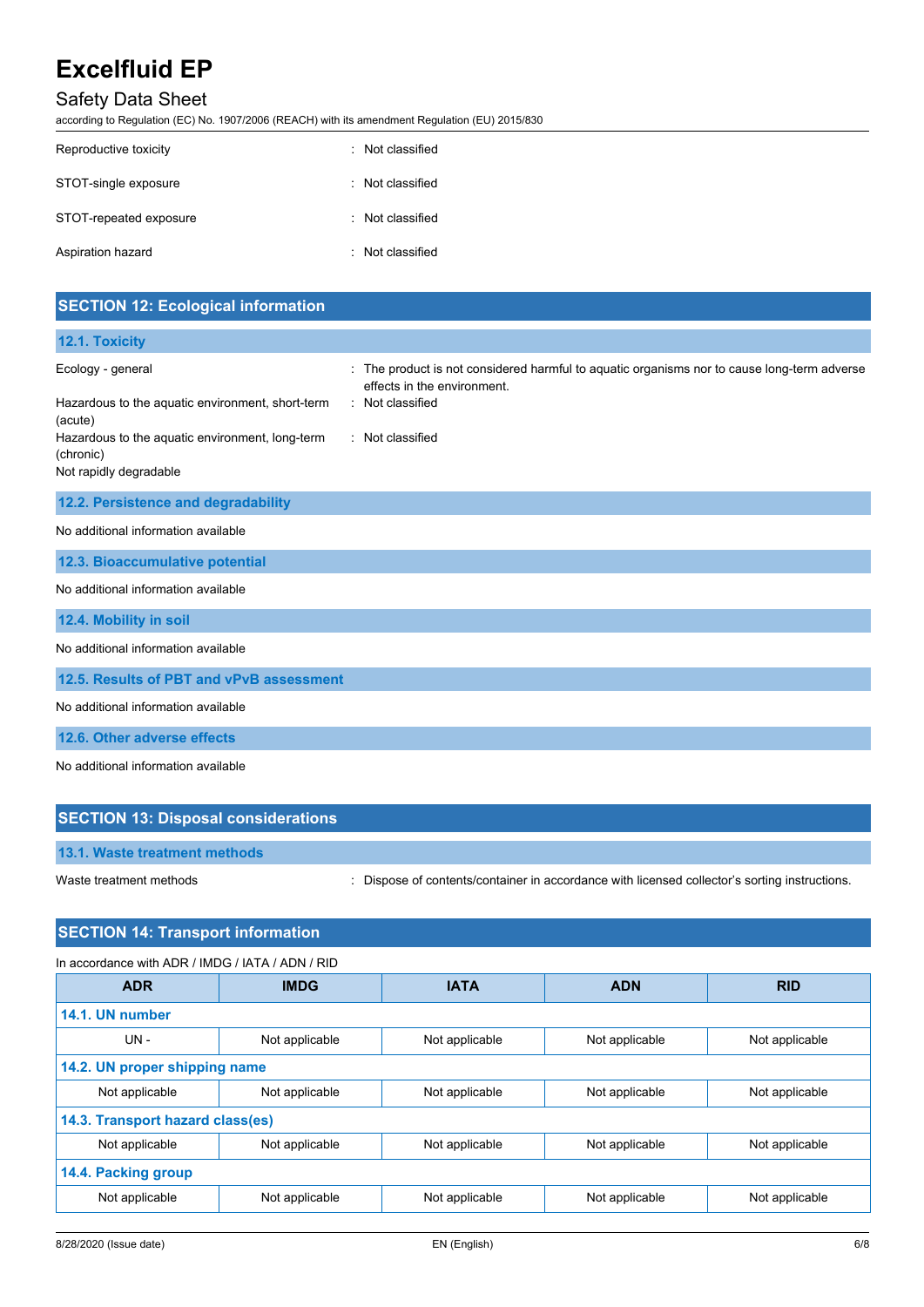## Safety Data Sheet

according to Regulation (EC) No. 1907/2006 (REACH) with its amendment Regulation (EU) 2015/830

| 14.5. Environmental hazards            |                |                |                |                |
|----------------------------------------|----------------|----------------|----------------|----------------|
| Dangerous for the<br>environment : No  | Not applicable | Not applicable | Not applicable | Not applicable |
| No supplementary information available |                |                |                |                |

#### **14.6. Special precautions for user**

**Overland transport** No data available **Transport by sea** Not applicable **Air transport** Not applicable **Inland waterway transport** Not applicable

**Rail transport** Not applicable

**14.7. Transport in bulk according to Annex II of Marpol and the IBC Code**

Not applicable

## **SECTION 15: Regulatory information**

**15.1. Safety, health and environmental regulations/legislation specific for the substance or mixture**

#### **15.1.1. EU-Regulations**

Contains no REACH substances with Annex XVII restrictions

Contains no substance on the REACH candidate list

Contains no REACH Annex XIV substances

Contains no substance subject to Regulation (EU) No 649/2012 of the European Parliament and of the Council of 4 July 2012 concerning the export and import of hazardous chemicals.

Contains no substance subject to Regulation (EU) No 2019/1021 of the European Parliament and of the Council of 20 June 2019 on persistent organic pollutants

#### **15.1.2. National regulations**

No additional information available

**15.2. Chemical safety assessment**

No chemical safety assessment has been carried out

### **SECTION 16: Other information**

| Abbreviations and acronyms: |                                                                                                 |
|-----------------------------|-------------------------------------------------------------------------------------------------|
| <b>ADN</b>                  | European Agreement concerning the International Carriage of Dangerous Goods by Inland Waterways |
| <b>ADR</b>                  | European Agreement concerning the International Carriage of Dangerous Goods by Road             |
| ATE                         | <b>Acute Toxicity Estimate</b>                                                                  |
| <b>BLV</b>                  | <b>Biological limit value</b>                                                                   |
| CAS-No.                     | <b>Chemical Abstract Service number</b>                                                         |
| <b>CLP</b>                  | Classification Labelling Packaging Regulation; Regulation (EC) No 1272/2008                     |
| <b>DMEL</b>                 | Derived Minimal Effect level                                                                    |
| <b>DNEL</b>                 | Derived-No Effect Level                                                                         |
| <b>EC50</b>                 | Median effective concentration                                                                  |